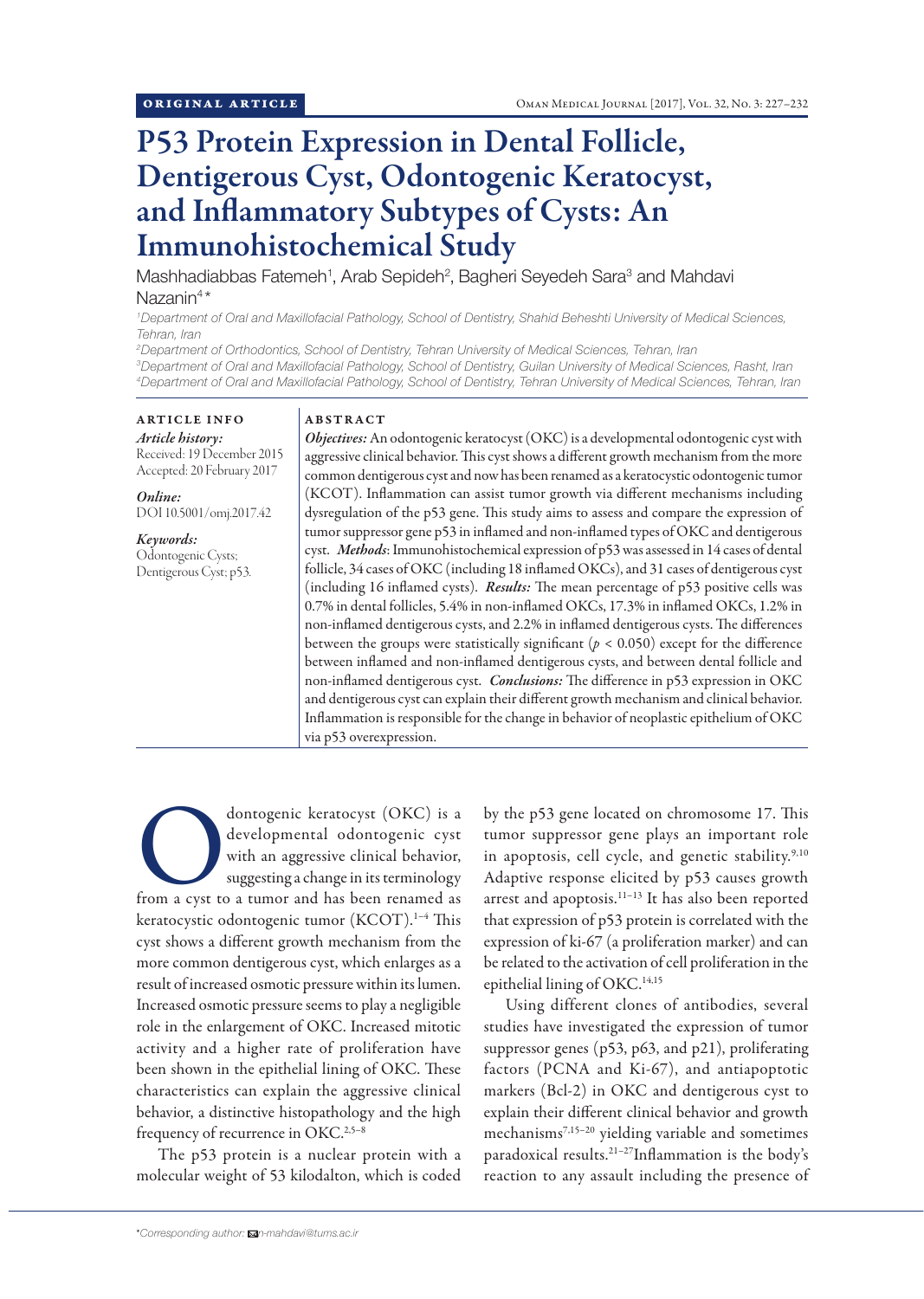neoplastic tissues and is initiated by the immune system. It is now accepted that the inflammatory cells within a tumor, assist tumor growth by secretion of proteolytic, angiogenic, and mitogenic factors.<sup>28</sup> OKC has been reported to contain inflammation in its fibrous wall in  $67.8-75\%$  of cases.<sup>23,29</sup> Inflammation can change the OKC's characteristic histopathology and further complicate its differential diagnosis from other odontogenic cysts. By direct adhesion of inflammatory cells or an indirect response to their chemokines, inflammation can alter both morphology and proliferative potential of the epithelial lining of cysts.7,8,30

Dental follicle consists of a condensed ectomesenchyme tissue that surrounds the developing tooth and its odontogenic organs.<sup>31</sup>

Dentigerous cyst is the most common developmental cyst of the jaws and enlarges as a result of increased osmotic pressure within its lumen.<sup>5,32-34</sup>

The aim of this study was to assess and compare the expression of tumor suppressor genes p53 in dentigerous cyst, OKC, dental follicle, and their inflamed types to find an explanation for their different growth mechanisms and to discover the relationship between the presence of inflammation and the expression of p53.

## METHODS

The protocol for this study was approved by the university Research and Ethics Committee. In this retrospective study, 79 paraffin-embedded tissue blocks including 34 cases of OKC (18 inflamed and 16 non-inflamed), 31 cases of dentigerous cyst (16 inflamed and 15 non-inflamed), and 14 cases of dental follicle were chosen from the archives of Department of Oral and Maxillofacial Pathology, School of Dentistry, Shahid Beheshti University of Medical Sciences, from 2001 to 2012, after verification of the clinical and radiographic data.

KCOTs were nonsyndromic and primary (nonrecurrent). All dental follicles were collected from teeth extracted for orthodontic reasons and radiographically presented as a radiolucency less than 3 mm in diameter. The diagnoses were confirmed again by an oral and maxillofacial pathologist. All inflammatory samples included more than 70% inflammatory cells subjacent to the epithelium observed in  $400 \times$  magnification field while all the noninflammatory cases had less than

15% inflammatory cells in the field.

The EnVision system was used for immunohistochemical staining. Paraffin blocks were cut into 5 µm sections. The sections were deparaffinized by first placing them in a 37 °C oven and then into xylene solution. Samples were then washed with 100% ethanol followed by phosphatebuffered saline (PBS) and distilled water. Sections were incubated with  $3\%$   $H_2O_2$  for 10 minutes to block endogenous peroxidase activity. For antigen retrieval, we placed samples in a plastic dish containing citrate buffer (PH-6) and restored them for 10 minutes in an autoclave with 1 atm pressure at 120 °C. Samples were then allowed to cool at room temperature for 30 minutes and washed with PBS for 10 minutes. Protein block solution was poured on each specimen. Ready-to-use monoclonal mouse antihuman p53 protein (clone DO7 code1581; Dako, Denmark) was used as the primary antibody. After 30 minutes at 4 °C followed by 60 minutes at room temperature, samples were washed with PBS. The secondary antibody (Dako, Denmark) was reacted for 30 minutes at room temperature. Diaminobenzidine (DAB) (dilution 1:2; Dako, Denmark) was used as the chromogen to visualize the reaction. Slides were then washed with water and counterstained with hematoxylin. Finally, they were dehydrated with alcohol and mounted.

Oral squamous cell carcinoma was used as the positive control and substitution of primary antibody with nonimmune serum served as a negative control. The number of positive cells in the epithelial lining of the cysts as well as the connective tissue wall were counted to evaluate the p53 stained sections.

Brown stained nuclei regardless of the color intensity was considered positive. For the epithelial lining of the cysts number of the positive cells out of every 100 cells in 10 randomly selected fields were counted under  $400 \times$  magnification (total 1 000 cells).35,36 To evaluate p53 expression in the connective tissue wall of the cysts, 10 random fields near the epithelial-connective tissue interface were selected and counted under  $400 \times$  magnification (total 1 000 cells). For the inflamed cysts, 10 fields in the epithelium-connective tissue interface and five fields in the deep portion of the cyst wall were also counted. The proportion of positive cells was calculated for each specimen. For each of the five groups, the mean number of all specimens in that group was calculated as the final percentage.

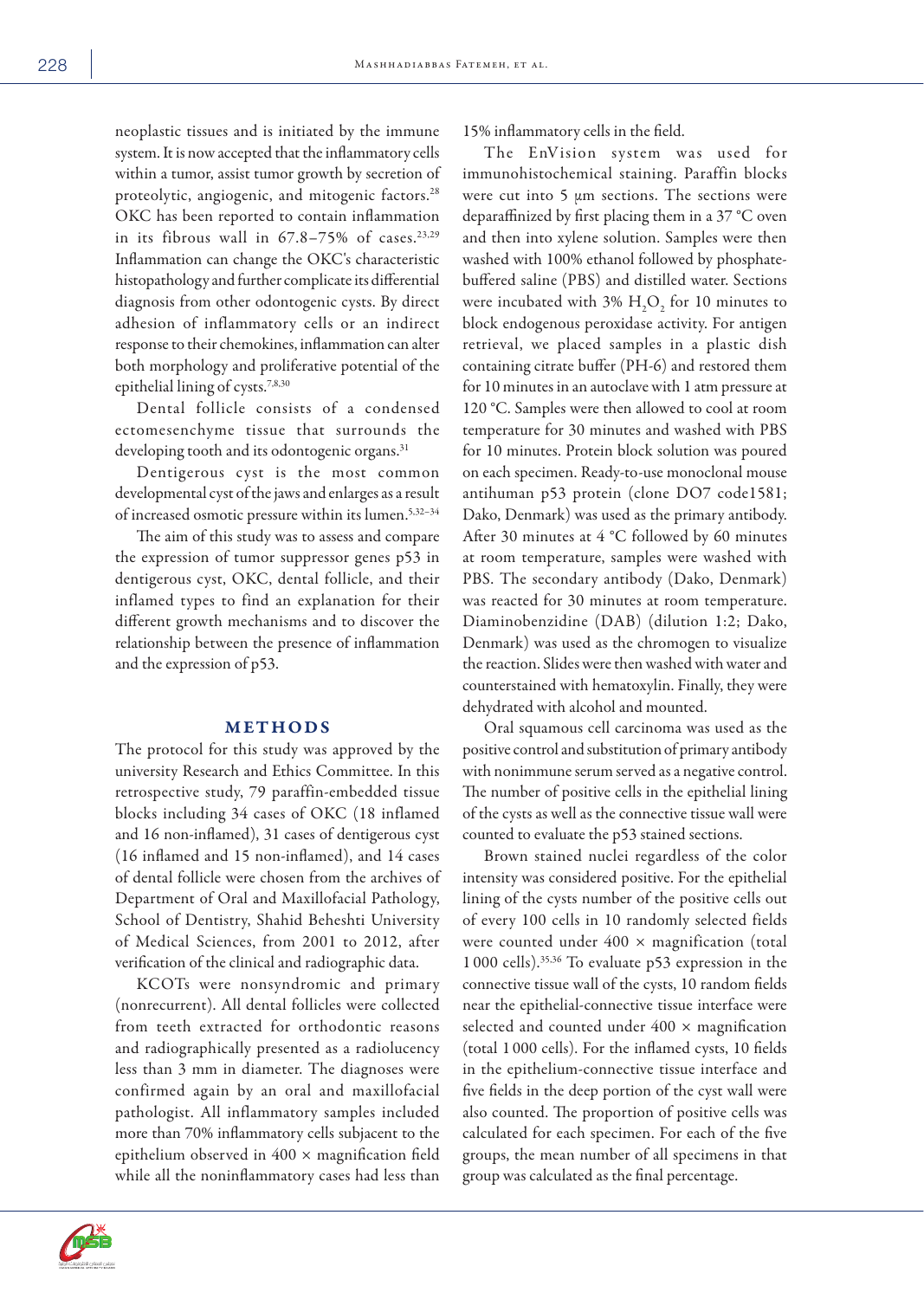| <b>Type</b>               | Stained cells,<br>(mean $\pm$ SD) % | Dental<br>follicle       | Dentigerous<br>cyst | Inflamed<br>dentigerous cyst | O <sub>KC</sub> | Inflamed<br><b>OKC</b>   |
|---------------------------|-------------------------------------|--------------------------|---------------------|------------------------------|-----------------|--------------------------|
| Dental follicle           | $0.7 \pm 0.9$                       | $\overline{\phantom{a}}$ | 0.252               | 0.009                        | 0.000           | 0.000                    |
| Dentigerous cyst          | $1.2 \pm 1.3$                       | 0.052                    |                     | 0.151                        | 0.000           | 0.000                    |
| Inflamed dentigerous cyst | $2.2 + 2.4$                         | 0.009                    | 0.151               | -                            | 0.020           | 0.000                    |
| <b>OKC</b>                | $5.4 \pm 4.8$                       | 0.000                    | 0.000               | 0.020                        | -               | 0.000                    |
| Inflamed OKC              | $17.3 \pm 7.1$                      | 0.000                    | 0.000               | 0.000                        | 0.000           | $\overline{\phantom{a}}$ |

*OKC: odontogenic keratocyst; SD: standard deviation.*

The Kruskal-Wallis H and Mann-Whitney U tests were used for statistical analysis. A *p*-value < 0.05o was considered statistically significant.

## RESULTS

Expression of p53 in the epithelium in a decreasing order of frequency was as follows: inflamed OKCs  $(17.3\pm7.1\%)$  > non-inflamed OKCs  $(5.4\pm4.8\%)$ > inflamed dentigerous cysts (2.2±2.4%) > noninflamed dentigerous cysts  $(1.2 \pm 1.3\%)$  > dental follicle (0.7±0.9%) [Figure 1 and Table 1].

The differences between all the groups were statistically significant  $(p < 0.05)$ , except differences between inflamed dentigerous cyst and non-inflamed dentigerous cyst, and between non-inflamed dentigerous cyst and dental follicle.

In the connective tissue wall of the cysts, no p53 expression was detected except for the inflammatory cells infiltrate in the inflamed cysts.

# DISCUSSION

Many studies have investigated the mutations and changes in cell-cycle regulatory, proliferative, and apoptotic proteins in OKC and dentigerous cyst.<sup>7,15-20</sup>

In this study, immunohistochemistry (using the EnVision system) was used to investigate the



Figure 1: p53 expression in (a) epithelial cells of dental follicle, (b) non-inflamed dentigerous cyst, (c) non-inflamed odontogenic keratocyst (OKC), (d) inflamed dentigerous cyst, (e) inflamed OKC, (f ) oral squamous cell crcinoma as a positive control,  $400 \times$  magnification.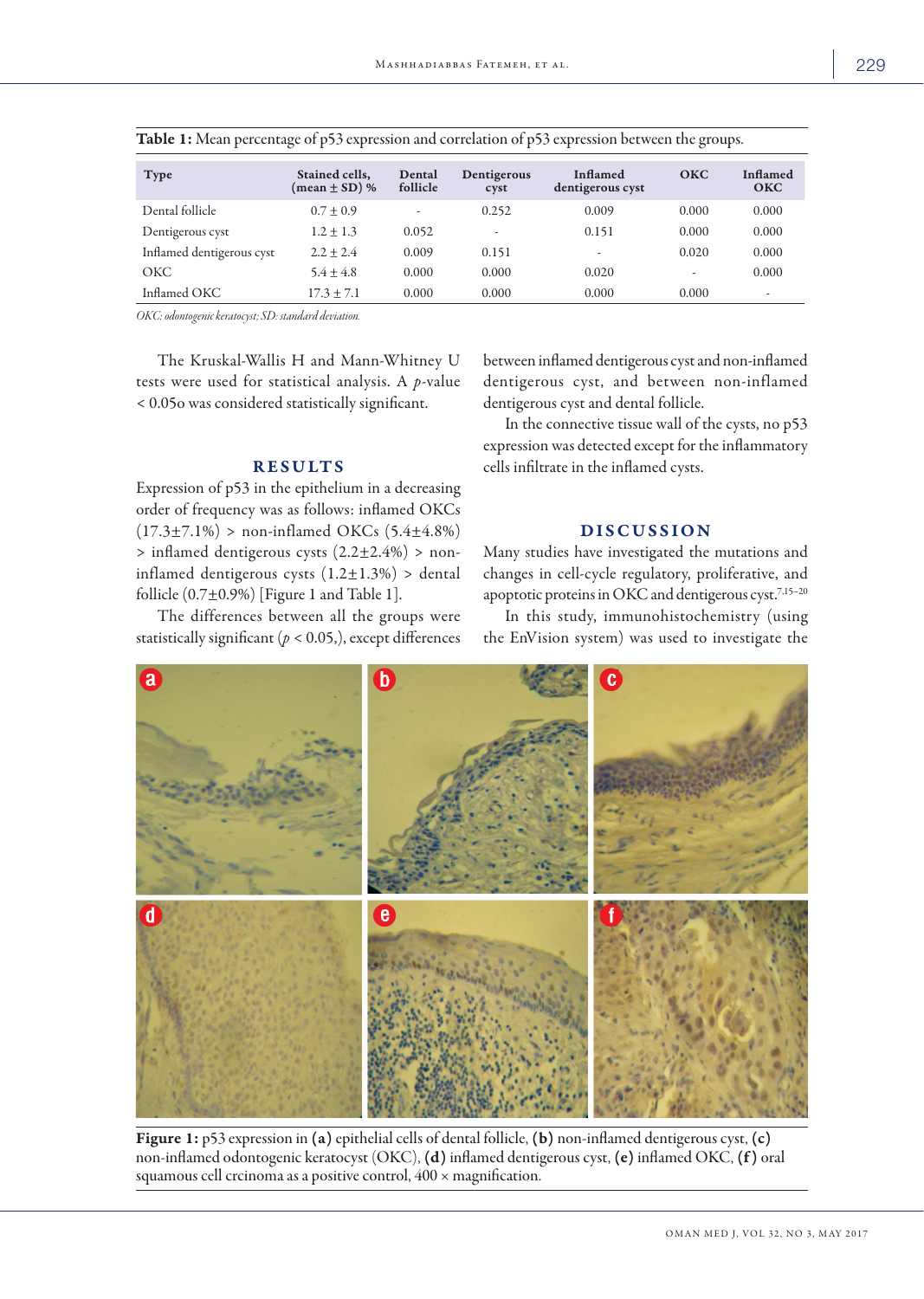expression of p53 in dental follicle, dentigerous cyst, and OKC and to investigate whether the inflammation can change expression in these lesions. We employed monoclonal mouse antihuman p53 antibody clone DO7 with antigen retrieval, which is the most sensitive and specific procedure for immunohistochemical detection of p53 protein in paraffin-embedded tissues.37

P53 gene mutation may be one of the causes of uncontrolled cell proliferation.<sup>29</sup> p53 protein inhibits cellular proliferation by binding to specific sites on DNA and may regulate expression of other genes. p53 arrests the cell cycle in the G1 phase to allow the repair of DNA and to prevent the cell from entering S-phase.<sup>2,38</sup> Normally, the wild type of p53 has a very short half-life (6–20 minutes) and cannot be detected by standard immunohistochemical methods. Some have proposed positive immunostaining for p53 as an indicator of p53 gene mutation.<sup>39</sup> However, others believe that it is a consequence of overproduction or stabilization of wild types of protein and not mutation.21,22 Other researchers have hypothesized that regulatory defects of the p53 gene result in overexpression or stabilization of wild types of protein.40

In the current study, we found that the expression of p53 in OKC was significantly greater than in the dentigerous cyst and dental follicle and the intensity of staining in OKC was greater than other lesions.

Increased proliferation activity in the epithelial cells of OKC have been shown in different studies using different proliferating and antiapoptotic markers.7,8,15–18,23,26 However, others have reported contradictory results.18,25,26 Increased proliferation activity in the epithelial cysts of OKC might be related to p53 gene dysregulation, which leads to loss of balance between the proliferative potential and apoptotic activity. Similar findings have been reported by others.<sup>15,17</sup>

We found increased p53 expression in inflamed OKC. Inflammation has a puzzling effect on the epithelium of OKC and remains a subject of controversy.8,41 However, many studies suggested the role of inflammation in the enhancement of aggressive behavior in OKC by increasing its proliferative potential.<sup>8,41</sup> It is now accepted that the inflammatory cells within a tumor, assist tumor growth by secretion of proteolytic, angiogenic, and mitogenic factors.28 Inflammation can also cause dysregulation of p53 or inhibition of several of its

functions. A number of studies suggested that p53 is a general inhibitor of inflammation. During the chronic inflammatory process, upregulation of the nuclear factor kappa B (NF*k*B) pathway occurs, which is activated by various cytokines. The antiinflammatory effects of p53 is due to its antagonistic effect on NF*k*B.11,12 We suggest that the effect of inflammation on the proliferative activity in OKC might be caused by one of the p53-dependent mechanisms.

In contrast to OKC, dentigerous cyst expands as a result of increased osmotic pressure within its lumen<sup>5</sup> and its epithelium does not have the intrinsic growth potential. It seems that the inflammatory reaction resulting from tooth eruption process leads to proliferation of the reduced epithelial rest and development of dentigerous cyst. Once the cyst cavity is formed, dentigerous cyst expands as a result of increased osmotic pressure and becomes independent of new inflammatory stimuli.<sup>7,8</sup>

In our study, expression of p53 was weak or not detected in dental follicles, which is in agreement with the results of Matsumoto et al.<sup>24</sup> We found statistically significant difference in p53 expression between dental follicle and inflamed dentigerous cyst. However, the difference in p53 expression between non-inflamed dentigerous cyst and dental follicle was not statistically significant. Different studies have shown increased expression of proliferation markers and antiapoptotic proteins in inflamed dentigerous cyst.<sup>7,8</sup> We suggest that the increased p53 expression resulting from the presence of inflammation leads to development of dentigerous cyst and after the resolution of inflammation p53 expression decrees and the cyst grows as a result of increased osmotic pressure within its lumen, which reflects the non-aggressive clinical behavior of dentigerous cyst. Higher p53 expression in both inflamed and non-inflamed types of OKC compared to dentigerous cyst emphasizes the neoplastic nature of OKC. We found that inflammation leads to a significant overexpression of p53 in OKC, while in dentigerous cyst there was no statistically significant difference in p53 expression between inflamed and non-inflamed types, which might be attributed to the loss of p53 regulatory mechanisms in OKC.

Several studies over the last decade have highlighted a potential paracrine role for p53 tumor suppressor. p53 activation within a cell affects not only that cell but also its surroundings, by

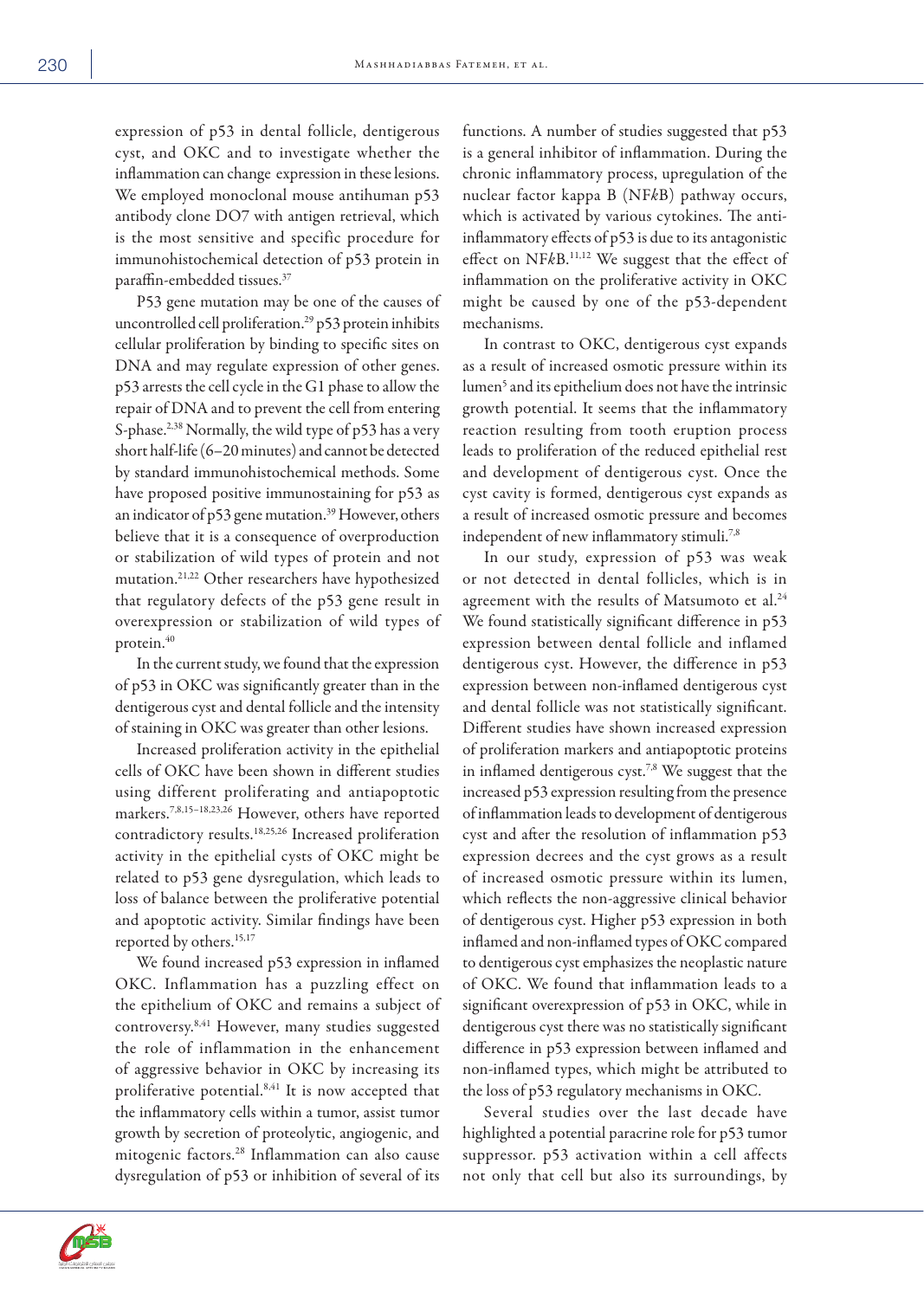modulating the expression of genes that encode for secreted factors.<sup>11</sup>

The possibility that the primary defect in an OKC might be in the mesenchymal capsule rather than in the epithelial cells themselves was mooted by Browne and other researchers have referred to the ectomesenchyme influence in recurrences and growth of OKC.<sup>41</sup>

We investigated p53 protein expression in the connective tissue wall of cysts to study the role of p53 expression in mesenchymal cells in the growth of OKC and dentigerous cyst and found no p53 expression in the connective tissue, except for the inflammatory cells infiltrate in the inflamed cysts. These findings suggest that if mesenchymal cells have an active role in the growth of OKC, this effect is not mediated by p53-altered expression.

## CONCLUSION

Expression of p53 is greater in OKC than in dentigerous cyst, which may indicate some changes in the cell cycle. Inflammation significantly increases p53 expression in OKC but does not have such effect on the dentigerous cyst. This may be attributed to the potential of the OKCs epithelium to increase cell cycle alterations when accompanied by inflammation.

### *Disclosure*

The authors declared no conflicts of interest. No funding was received for this study.

### *Acknowledgments*

The authors would like to express their gratitude to the Department of General Pathology of Masih Daneshvari Hospital especially Mrs. Mahboobeh Mesgarha and Mr. Abdollah Mahinpour for their technical and statistical assistance.

#### **REFERENCES**

- 1. Li TJ. The odontogenic keratocyst: a cyst, or a cystic neoplasm? J Dent Res 2011 Feb;90(2):133-142.
- 2. Shear M. The aggressive nature of the odontogenic keratocyst: is it a benign cystic neoplasm? Part 2. Proliferation and genetic studies. Oral Oncol 2002 Jun;38(4):323-331.
- 3. Malcić A, Jukić S, Anić I, Pavelić B, Kapitanović S, Kruslin B, et al. Alterations of FHIT and P53 genes in keratocystic odontogenic tumor, dentigerous and radicular cyst. J Oral Pathol Med 2008 May;37(5):294-301.
- 4. Dineshkumar T, Priyadharsini N, Gnanaselvi UP, Sathishkumar S, Srikanth RP, Nagarathinam AE. Evaluation and Comparison of Vascular Endothelial Growth Factor Expression between Ameloblastoma and Keratocystic Odontogenic Tumor. J Int Oral Health 2015 Jan;7(1):48- 52.
- 5. Shetty DC, Urs AB, Godhi S, Gupta S. Classifying odontogenic keratocysts as benign cystic neoplasms: a

molecular insight into its aggressiveness. J Maxillofac Oral Surg 2010 Mar; 9(1): 30-34.

- 6. Shear M. The aggressive nature of the odontogenic keratocyst: is it a benign cystic neoplasm? Part 1. Clinical and early experimental evidence of aggressive behaviour. Oral Oncol 2002 Apr;38(3):219-226.
- Sreedhar G, Raju MV, Metta KK, Manjunath S, Shetty S, Agarwal RK. Immunohistochemical analysis of factors related to apoptosis and cellular proliferation in relation to inflammation in dentigerous and odontogenic keratocyst. J Nat Sci Biol Med 2014 Jan;5(1):112-115.
- 8. Singh H, Shetty D, Kumar A, Chavan R, Shori D, Mali J. A molecular insight into the role of inflammation in the behavior and pathogenesis of odontogenic cysts. Ann Med Health Sci Res 2013 Oct;3(4):523-528.
- 9. Whyte DA, Broton CE, Shillitoe EJ. The unexplained survival of cells in oral cancer: what is the role of p53? J Oral Pathol Med 2002 Mar;31(3):125-133.
- 10. Wawryk-Gawda E, Chylińska-Wrzos P, Lis-Sochocka M, Chłapek K, Bulak K, Jędrych M, et al. P53 protein in proliferation, repair and apoptosis of cells. Protoplasma 2014 May;251(3):525-533.
- 11. Gudkov AV, Gurova KV, Komarova EA. Inflammation and p53: A Tale of Two Stresses. Genes Cancer 2011 Apr;2(4):503-516.
- 12. Cooks T, Harris CC, Oren M. Caught in the cross fire: p53 in inflammation. Carcinogenesis 2014 Aug;35(8):1680- 1690.
- 13. Portwine C. p53–the link between inflammation and cancer? Pediatr Res 2000 May;47(5):573.
- 14. Poomsawat S, Punyasingh J, Vejchapipat P. Immunohistochemical expression of p53 protein and iNOS in odontogenic cysts. J Med Assoc Thai 2009 Jul;92(7):952- 960.
- 15. Alur J, Narayan TV, Mohanty L, Shenoy S, Jamadar S, Shetty S. Ki-67 and p53 expression in solitary sporadic, syndrome associated and recurrent keratocystic odontogenic tumor. J Oral Maxillofac Pathol 2014 Sep;18(Suppl 1):S21-S25.
- 16. Dehnad V, Yasaei V, Mashhadi Abbas F, Bandehpour M. Expression of P53 and p63 in epithelium of dentigerous cyst and odontogenic keratocyst. Cell Journal. 2011winter; 12(Suppl 1):24.
- 17. Gadbail AR, Patil R, Chaudhary M. Co-expression of Ki-67 and p53 protein in ameloblastoma and keratocystic odontogenic tumor. Acta Odontol Scand 2012 Dec;70(6):529-535.
- 18. Mendes RA, Carvalho JF, van der Waal I. A comparative immunohistochemical analysis of COX-2, p53, and Ki-67 expression in keratocystic odontogenic tumors. Oral Surg Oral Med Oral Pathol Oral Radiol Endod 2011 Mar;111(3):333-339.
- 19. Seyedmajidi M, Nafarzadeh S, Siadati S, Shafaee S, Bijani A, Keshmiri N. p53 and PCNA Expression in Keratocystic Odontogenic Tumors Compared with Selected Odontogenic Cysts. Int J Mol Cell Med 2013;2(4):185- 193.
- 20. Shahela T, Aesha S, Ranganathan K, T R, Roa K UD, Joshua E, et al. Immunohistochemical Expression of PCNA in Epithelial Linings of Selected Odontogenic Lesions. J Clin Diagn Res 2013 Nov;7(11):2615-2618.
- 21. Slootweg PJ. p53 protein and Ki-67 reactivity in epithelial odontogenic lesions. An immunohistochemical study. J Oral Pathol Med 1995 Oct;24(9):393-397.
- 22. Li TJ, Browne RM, Prime SS, Paterson IC, Matthews JB. p53 expression in odontogenic keratocyst epithelium. J Oral Pathol Med 1996 May;25(5):249-255.
- 23. Kaplan I, Hirshberg A. The correlation between epithelial cell proliferation and inflammation in odontogenic keratocyst. Oral Oncol 2004 Nov;40(10):985-991.
- 24. Matsumoto MA, Filho HN, Jorge FM, Salvadori DM, proteins in epithelial components of dental follicles. J Mol